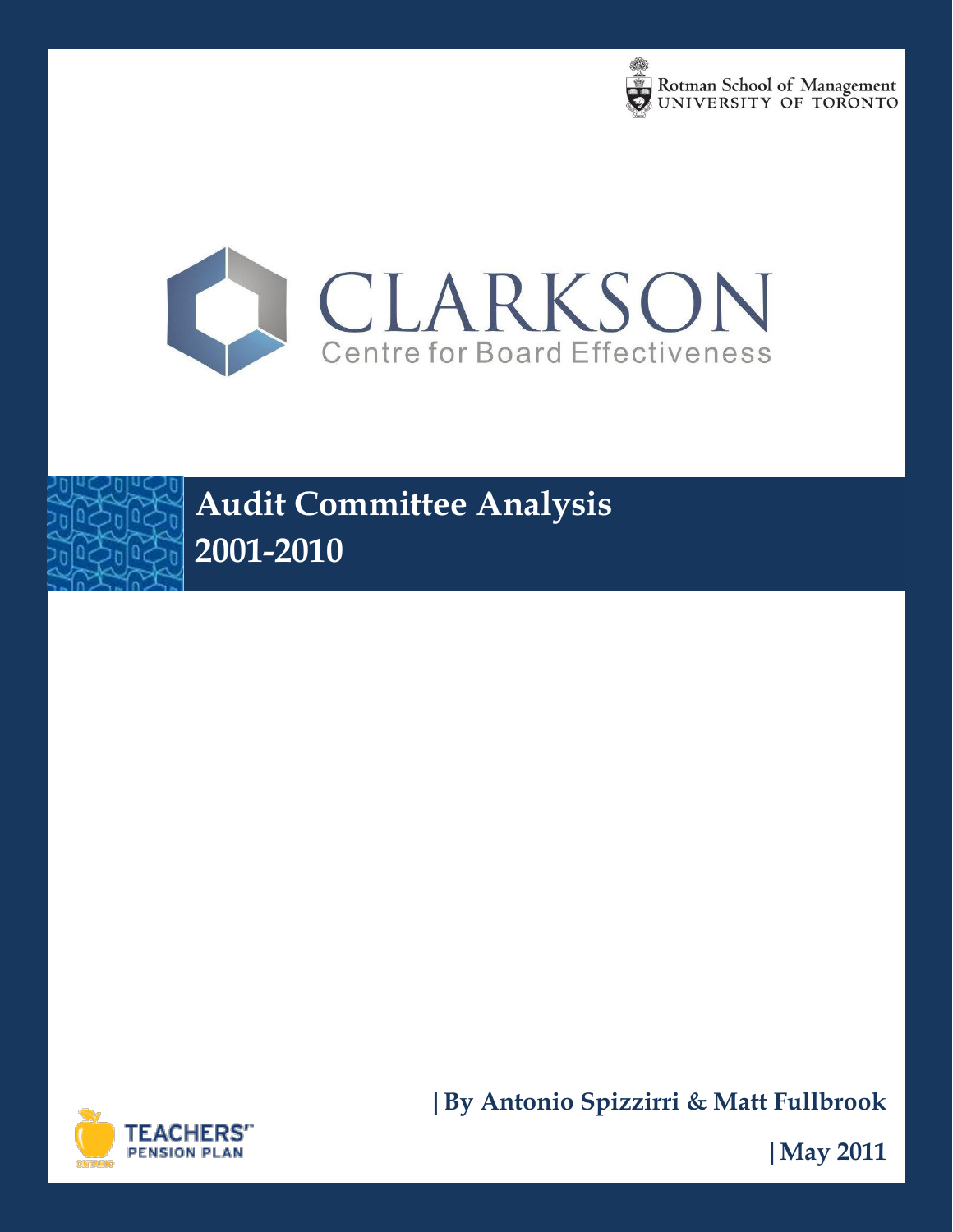

The Sarbanes-Oxley Act (*S-OX*) of 2002 has had a profound impact on corporate boards, and has increased Audit Committees' responsibilities and authority. The introduction of S-OX raised Audit Committee membership requirements, imposed rules on the disclosure of financial experts on boards, and demanded increased director independence. In addition, new rules and regulations governing the Audit Committee were adopted by securities regulators and stock markets around the globe. As of 2011, Audit Committees have come a very long way from when the New York Stock Exchange (*NYSE*) first endorsed the Audit Committee concept back in 1939. This article examines trends we have identified among Audit Committees of corporations that were listed on the S&P/TSX Composite Index during the decade of September 1, 2001 to August 31, 2010, relating to changes in committee member tenure, size and composition and annual Chair retainers.

### **Committee Member Tenure**

In 2001, the average tenure of an Audit Committee member was about 7 years (**Figure 1**). By 2007, average tenure had declined to 6.3 years. However, in 2010 directors' average Audit Committee service is 7.3 years; the longest it has been since 2001. The increase in the average Audit Committee member tenure is consistent with average non-committee director tenures on Boards, which increased by an average of 1 year between 2001 and 2010, to a little more than 10.2 years.



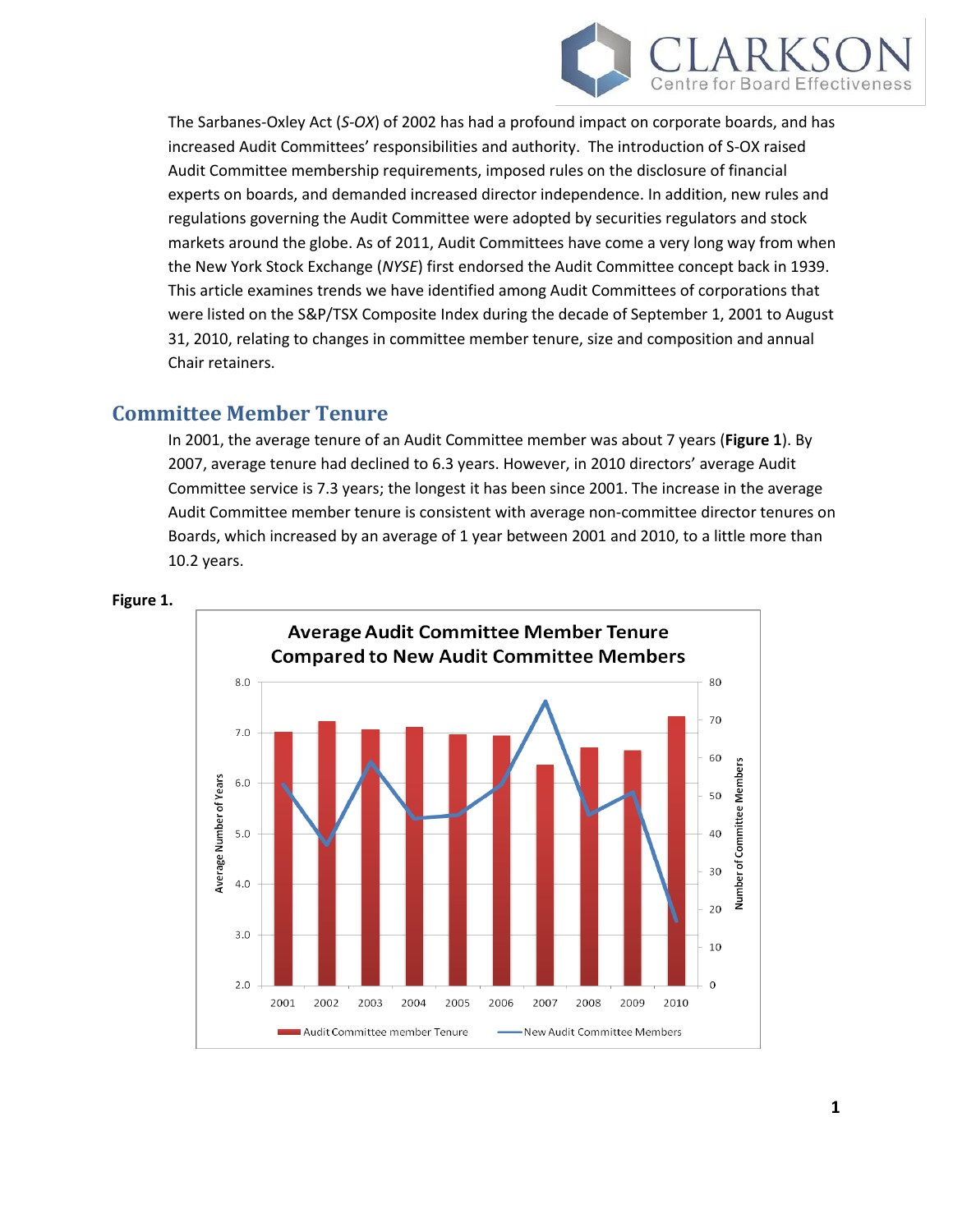

# **Size and Composition**

Between 2001 and 2010, Audit Committee size has remained constant. The biggest year-overyear percentage change in Audit Committee size was -4.5% between 2009 and 2010 (**Figure 2**). Although Committee size is stable, financial expertise of Audit Committee members has progressively increased: in 2001 the average Audit Committee had on average less than 1 member with a formal financial or accounting designation (0.77), compared to a little more than 1.2 financial experts per committee in 2010 – which represents an increase of over 56%.

CCBE's definition of financial expert is limited to directors with a formal accounting designation, and, as such, is an indication of professional financial expertise rather than financial literacy. So defined, these financial experts exceed the regulatory requirement for all Audit Committee members to be financially literate, as outlined in the National Instrument 52-110 (NI 52-110). According to NI 52-110, "a director is financially literate if he or she has the ability to read and understand a set of financial statements that present a breadth and level of complexity of accounting issues that are reasonably comparable to the breadth and complexity of the issues that can reasonably be expected to be raised by the issuer's financial statements."

Financial experts have similar lengths in tenure to other Audit Committee members. Furthermore, the proportion of financial expert membership on the Audit Committee has risen in recent years. Financial experts represented 29% of Audit Committee members in 2010, which is an increase from 18% representation in 2001 (**Figure 2**). In 2003, 42% of new Audit Committee members on the S&P/TSX Composite Index were financial experts (**Figure 3**), representing the highest percentage year-over-year increase of 23%.



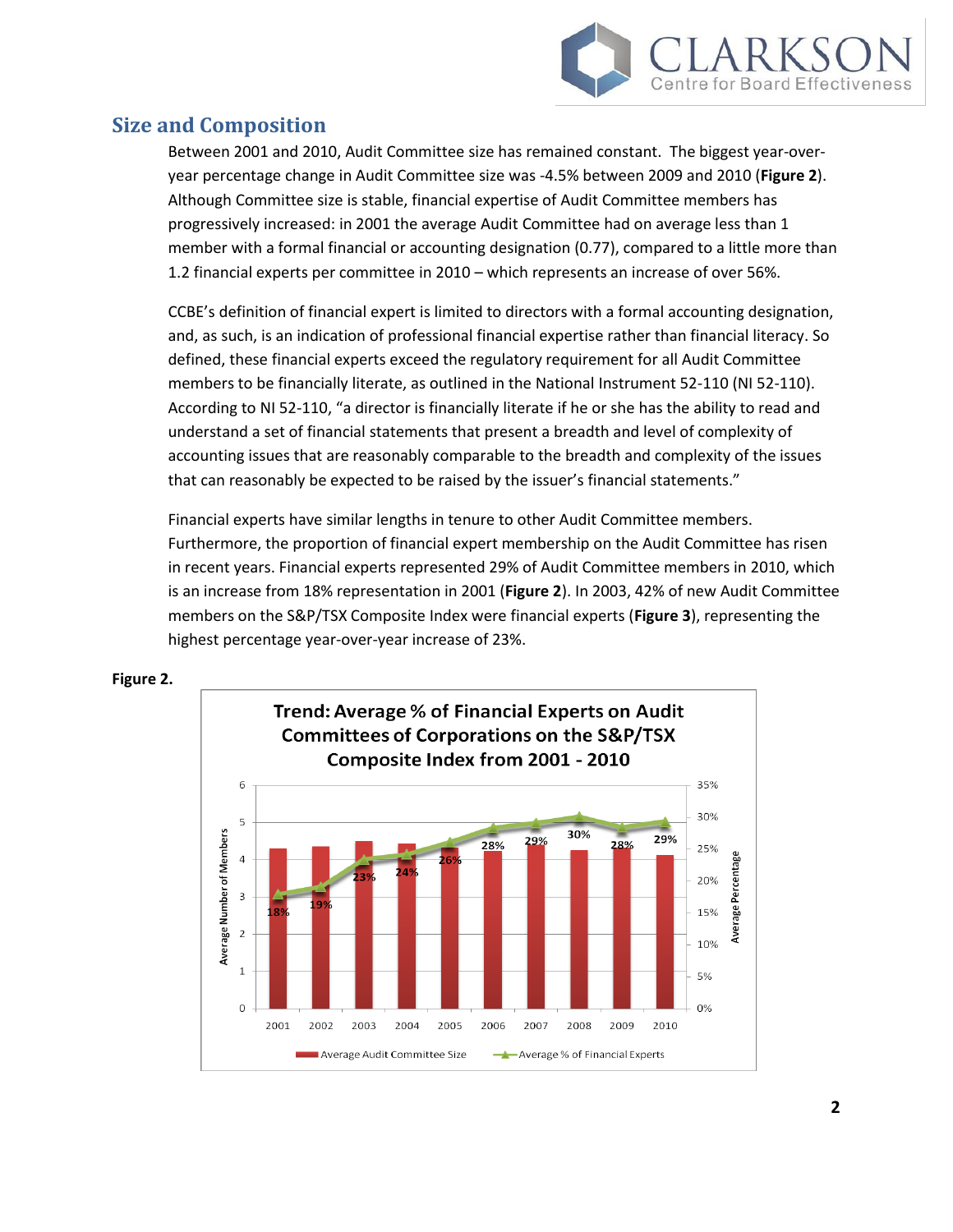





Throughout our observation period, Audit Committees have consistently added new members at a rapid pace. In 2004, the percentage of new Audit Committee members on the S&P/TSX Composite Index that were financial experts dropped to 23%, but the average number of financial experts on Audit Committees continued to increase (**Figure 3**). The rate of appointment of financial experts to Audit Committees peaked in 2003 with 25 corporations in our sample electing new experts to their committees (**Figure 4**). Since then, the change in expert representation on Audit Committees is inconsequential (**Figure 2**). This may be a symptom of Audit Committees becoming satisfied, in recent years, with their mix of financial experts and financially literate members.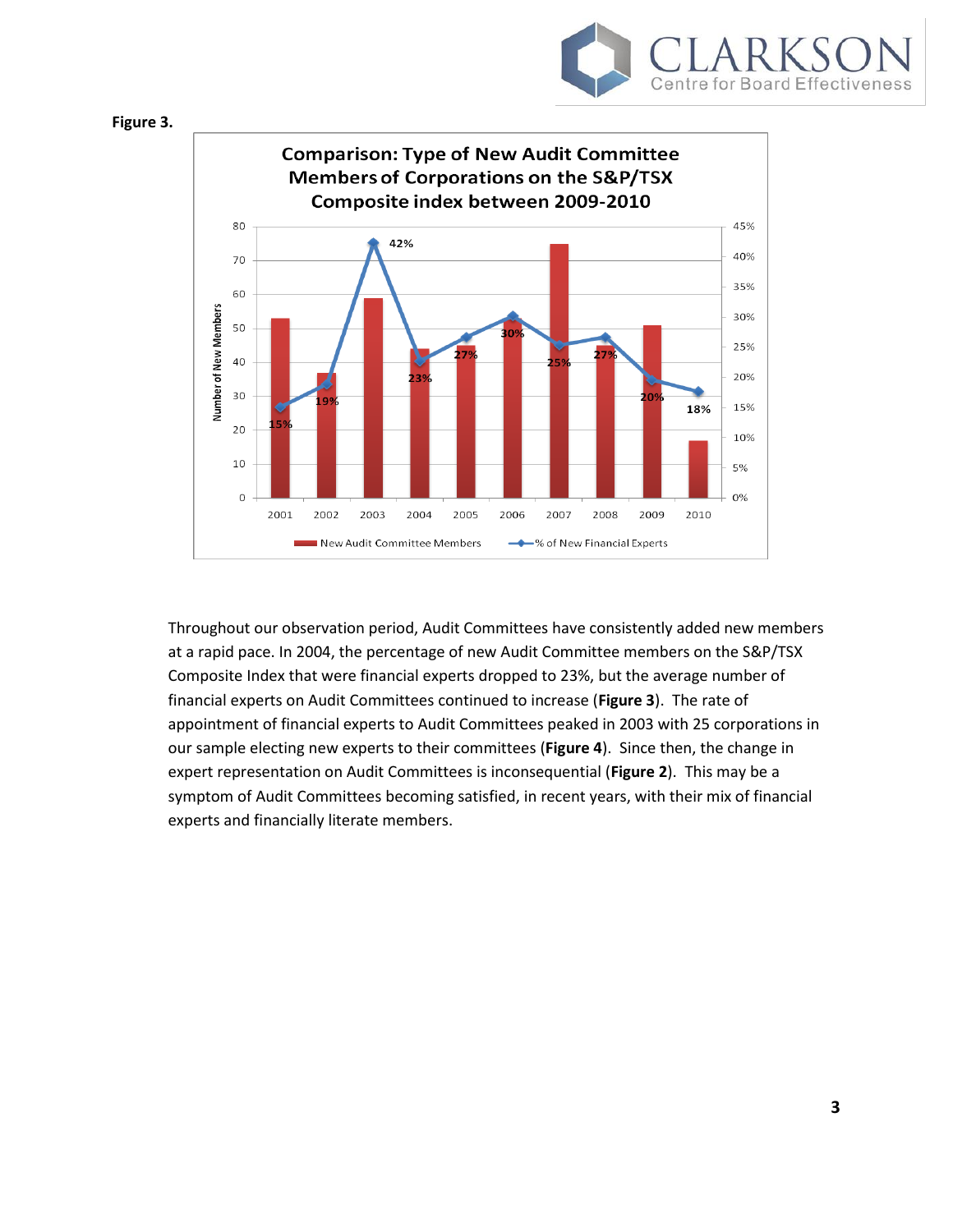



**Figure 5.**

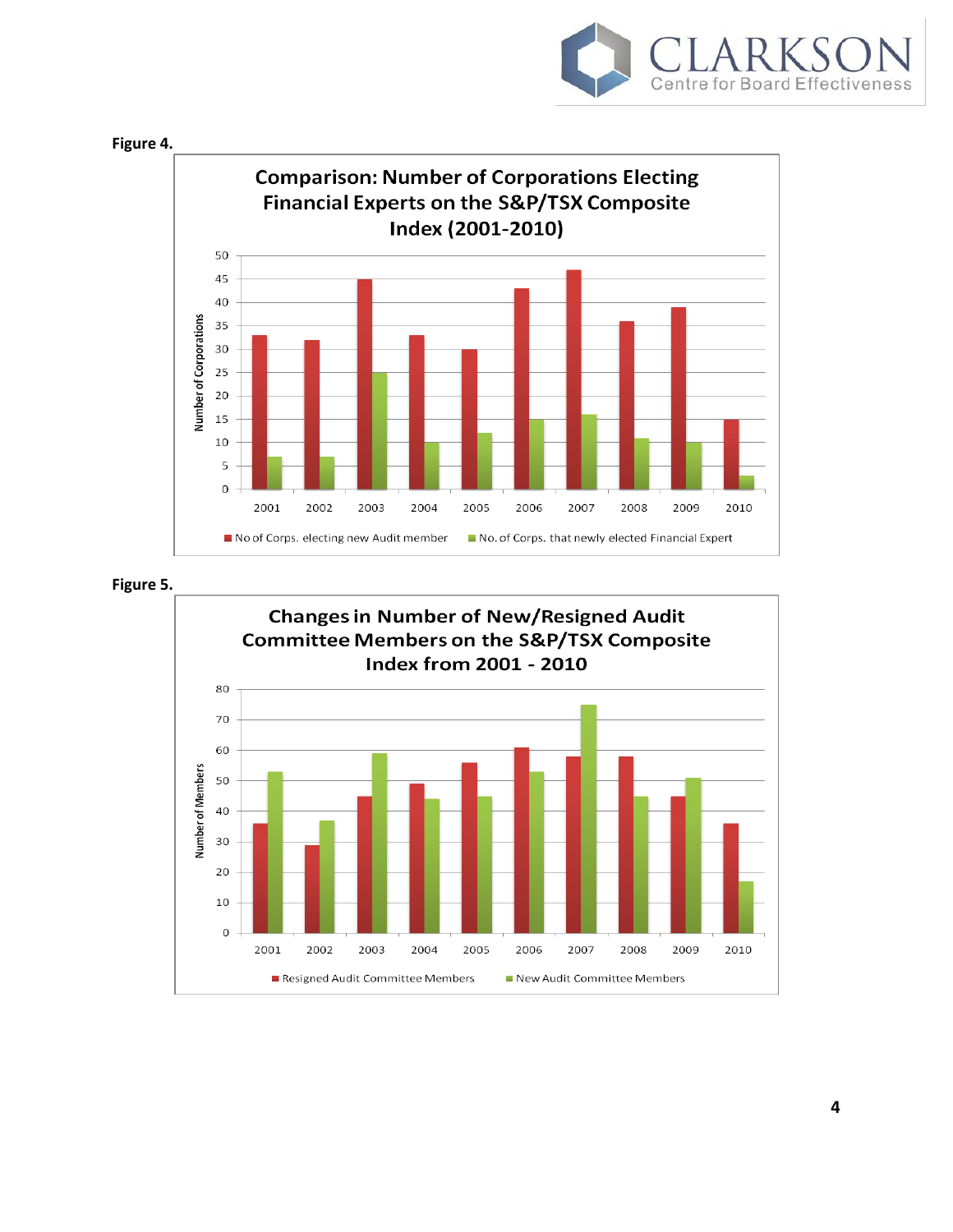

# **Annual Audit Committee Chair Retainer**

In the post S-OX economic environment, it is even more critical that Boards attract and retain an effective Audit Committee Chair due to the increased responsibilities associated with the role. In 2010, the average annual Audit Committee Chair retainer (\$21,420) was almost 1.7 times that of Compensation Committee Chair (\$13,027), the next highest paid committee Chair. The average annual Board retainer in 2010, which includes cash and deferred share units (DSU), was \$105,342 - an increase of 86.5% since 2005. Compensation Committee Chairs experienced the highest average increase in remuneration during the same period, increasing by a little more than 108%. Comparatively, Audit Committee Chairs' average percentage increase in their remuneration was a little more than 58% since 2005. However, the average Audit Committee Chair retainer remains 61% higher in 2010, than the next highest paid committee Chair.



#### **Figure 6.**